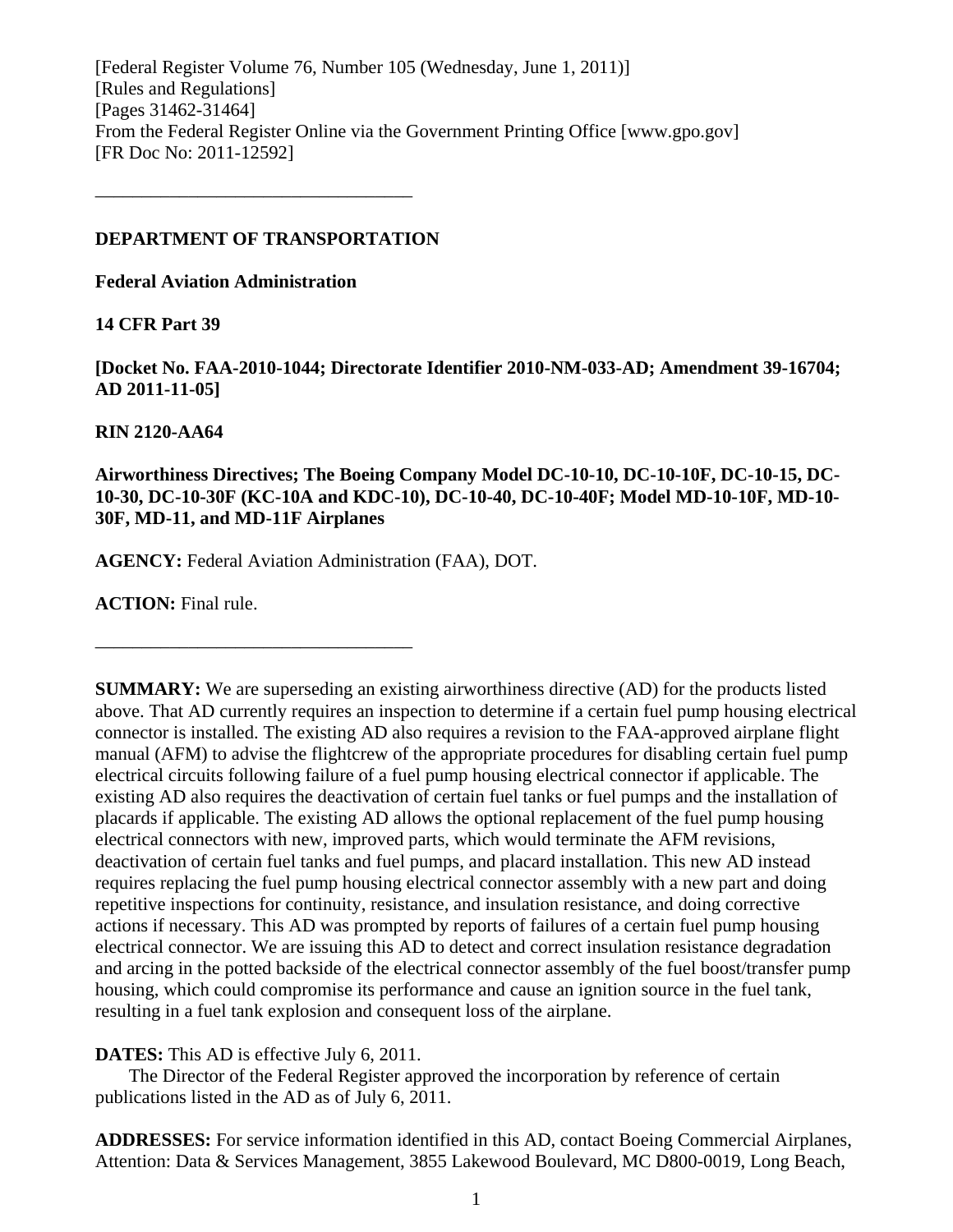California 90846-0001; telephone 206-544-5000, extension 2; fax 206-766-5683; e-mail dse.boecom@boeing.com; Internet https://www.myboeingfleet.com. You may review copies of the referenced service information at the FAA, Transport Airplane Directorate, 1601 Lind Avenue, SW., Renton, Washington. For information on the availability of this material at the FAA, call 425-227- 1221.

#### **Examining the AD Docket**

 You may examine the AD docket on the Internet at http://www.regulations.gov; or in person at the Docket Management Facility between 9 a.m. and 5 p.m., Monday through Friday, except Federal holidays. The AD docket contains this AD, the regulatory evaluation, any comments received, and other information. The address for the Docket Office (phone: 800-647-5527) is Document Management Facility, U.S. Department of Transportation, Docket Operations, M-30, West Building Ground Floor, Room W12-140, 1200 New Jersey Avenue, SE., Washington, DC 20590.

**FOR FURTHER INFORMATION CONTACT:** Philip Kush, Aerospace Engineer, Propulsion Branch, ANM-140L, FAA, Los Angeles Aircraft Certification Office, 3960 Paramount Boulevard, Lakewood, California 90712-4137; phone: 562-627-5263; fax: 562-627-5210.; e-mail: philip.kush@faa.gov.

#### **SUPPLEMENTARY INFORMATION:**

#### **Discussion**

 We issued a notice of proposed rulemaking (NPRM) to amend 14 CFR part 39 to supersede airworthiness directive (AD) 2007-15-05, amendment 39-15134 (72 FR 40216, July 24, 2007). That AD applies to the specified products. The NPRM published in the Federal Register on November 5, 2010 (75 FR 68246). That NPRM proposed to require replacing the fuel pump housing electrical assembly with a new part and doing repetitive inspections for continuity, resistance, and insulation resistance, and doing corrective actions, if necessary.

#### **Comments**

We gave the public the opportunity to participate in developing this AD. The following presents the comments received on the proposal and the FAA's response to each comment.

#### **Request for Addition of Part Number**

 FedEx requested that we add, in the header above the Summary and paragraphs (c), (e), and (f) of the proposed AD, the part number of the fuel pump housing electrical connector assembly requiring replacement. FedEx stated that the change will clarify the AD and avoid unnecessary work and cost to the operators.

 We partially agree with the commenter. We disagree with adding the part number of the fuel pump housing electrical connector assembly requiring replacement to the header information, paragraph (c), and paragraph (f) of this AD because the affected part could be rotated onto any of the airplanes listed in the applicability. However, we agree that clarification of paragraph (h) of this AD (referred to as paragraph (g) in the NPRM) is needed. In order to comply with this AD, for all airplanes in the applicability it must be determined if the fuel pump housing electrical connector assembly having part number (P/N)  $60-84355-1$  is installed. We have added paragraph (g) to specify the inspection to determine the part number. We have also added a reference of P/N 60-84355-1 to paragraph (h) of this AD for clarification. In addition, we have added a reference of P/N 60-84355-1 to paragraph (e) of this AD for clarification.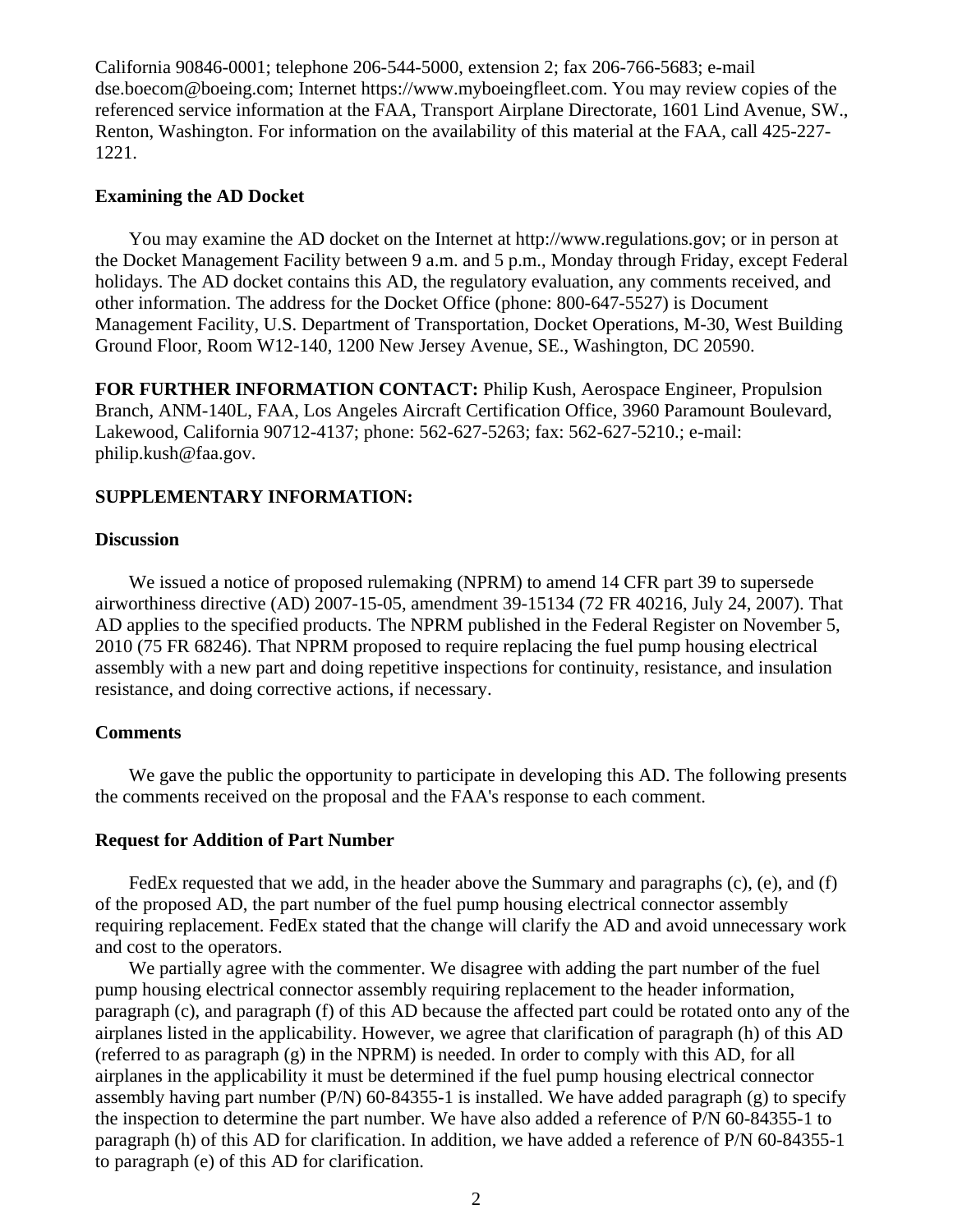### **Clarification of Paragraph (i) of This AD**

We have revised paragraph (i) of this AD by replacing the phrase, "replacing the fuel pump electrical connector assembly as required by paragraph (g) of this AD'' with the phrase, ''installing the fuel pump housing electrical connector assembly having P/N 60-84351, in accordance with Boeing Alert Service Bulletin DC10-28A261 or Boeing Alert Service Bulletin MD11-28A143,'' to clarify that P/N 60-84351 must be repetitively inspected after installation.

### **Conclusion**

 We reviewed the relevant data, considered the comment received, and determined that air safety and the public interest require adopting the AD with the change described previously–and minor editorial changes. We have determined that these minor changes:

- Are consistent with the intent that was proposed in the NPRM for correcting the unsafe condition; and
- Do not add any additional burden upon the public than was already proposed in the NPRM.

 We also determined that these changes will not increase the economic burden on any operator or increase the scope of the AD.

### **Costs of Compliance**

 We estimate that this AD affects 281 airplanes of U.S. registry. We estimate the following costs to comply with this AD:

| <b>Action</b> | Work<br>hours                                    | Average<br>labor rate<br>per hour | <b>Parts</b>       | Cost per<br>airplane                                          | Number of<br><b>U.S.-registered</b><br>airplanes | <b>Fleet cost</b>                                                        |
|---------------|--------------------------------------------------|-----------------------------------|--------------------|---------------------------------------------------------------|--------------------------------------------------|--------------------------------------------------------------------------|
| Inspection    | Between 20<br>and 36 per<br>inspection<br>cycle. | \$85                              | \$0                | Between<br>\$1,700 and<br>\$3,060 per<br>inspection<br>cycle. | 281                                              | <b>Between</b><br>\$477,700 and<br>\$859,860 per<br>inspection<br>cycle. |
| Replacement   | Up to $44$                                       | 85                                | $Up$ to<br>\$4,478 | Up to \$8,218                                                 | 281                                              | $Up$ to<br>\$2,309,258.                                                  |

### **Estimated Costs**

### **Authority for This Rulemaking**

 Title 49 of the United States Code specifies the FAA's authority to issue rules on aviation safety. Subtitle I, section 106, describes the authority of the FAA Administrator. Subtitle VII, Aviation Programs, describes in more detail the scope of the Agency's authority.

We are issuing this rulemaking under the authority described in subtitle VII, part A, subpart III, section 44701, "General requirements." Under that section, Congress charges the FAA with promoting safe flight of civil aircraft in air commerce by prescribing regulations for practices, methods, and procedures the Administrator finds necessary for safety in air commerce. This regulation is within the scope of that authority because it addresses an unsafe condition that is likely to exist or develop on products identified in this rulemaking action.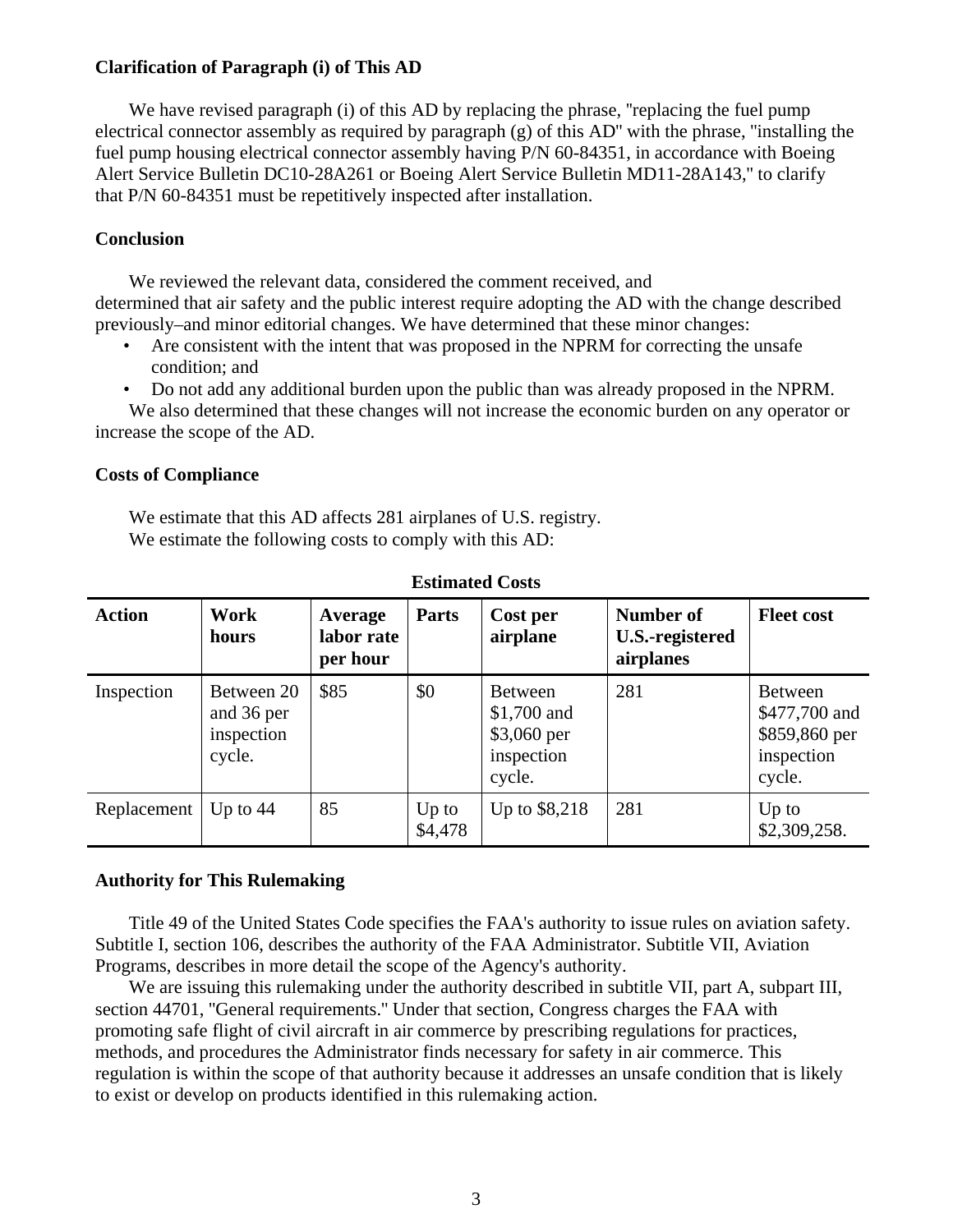## **Regulatory Findings**

We have determined that this AD will not have federalism implications under Executive Order 13132. This AD will not have a substantial direct effect on the States, on the relationship between the national government and the States, or on the distribution of power and responsibilities among the various levels of government.

For the reasons discussed above, I certify that this AD:

(1) Is not a ''significant regulatory action'' under Executive Order 12866,

 (2) Is not a ''significant rule'' under DOT Regulatory Policies and Procedures (44 FR 11034, February 26, 1979),

(3) Will not affect intrastate aviation in Alaska, and

 (4) Will not have a significant economic impact, positive or negative, on a substantial number of small entities under the criteria of the Regulatory Flexibility Act.

### **List of Subjects in 14 CFR Part 39**

Air transportation, Aircraft, Aviation safety, Incorporation by reference, Safety.

### **Adoption of the Amendment**

 Accordingly, under the authority delegated to me by the Administrator, the FAA amends 14 CFR part 39 as follows:

### **PART 39–AIRWORTHINESS DIRECTIVES**

1. The authority citation for part 39 continues to read as follows:

Authority: 49 U.S.C. 106(g), 40113, 44701.

### **§ 39.13 [Amended]**

2. The FAA amends § 39.13 by removing airworthiness directive (AD) 2007-15-05, Amendment 39- 15134 (72 FR 40216, July 24, 2007), and adding the following new AD: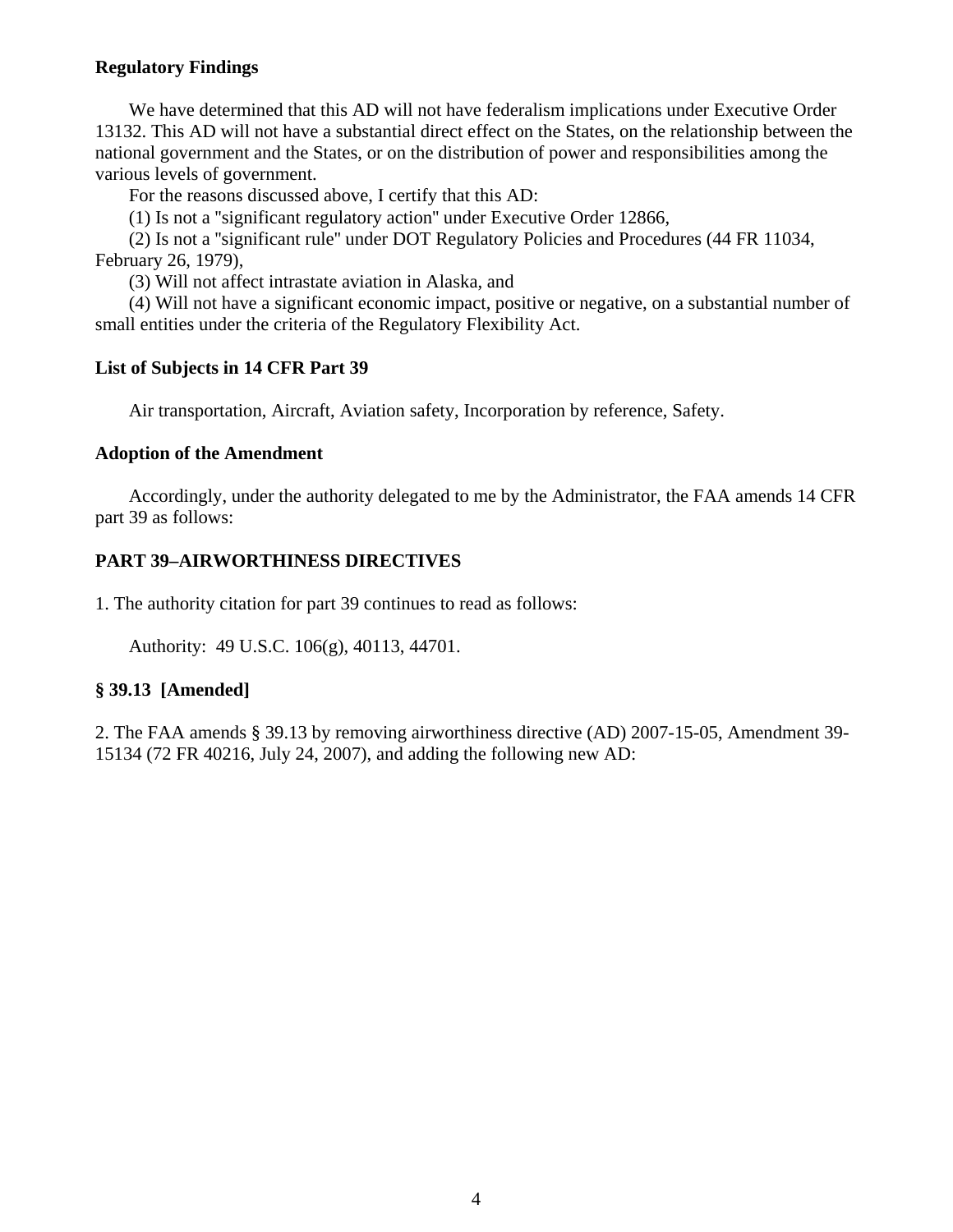# **AIRWORTHINESS DIRECTIVE**



**Aviation Safety**

**www.faa.gov/aircraft/safety/alerts/**  www.gpoaccess.gov/fr/advanced.html

**2011-11-05 The Boeing Company:** Amendment 39-16704; Docket No. FAA-2010-1044; Directorate Identifier 2010-NM-033-AD.

# **Effective Date**

(a) This airworthiness directive (AD) is effective July 6, 2011.

# **Affected ADs**

(b) This AD supersedes AD 2007-15-05, Amendment 39-15134.

# **Applicability**

 (c) This AD applies to all The Boeing Company Model DC-10-10, DC-10-10F, DC-10-15, DC-10-30, DC-10-30F (KC-10A and KDC-10), DC-10-40, DC-10-40F, MD-10-10F, MD-10-30F, MD-11, and MD-11F airplanes, certificated in any category.

# **Subject**

(d) Air Transport Association (ATA) of America Code 28: Fuel.

# **Unsafe Condition**

 (e) This AD results from reports of failures of the fuel pump housing electrical connector having P/N 60-84355-1. The Federal Aviation Administration is issuing this AD to detect and correct insulation resistance degradation and arcing in the potted backside of the electrical connector assembly of the fuel boost/transfer pump housing, which could compromise its performance and cause an ignition source in the fuel tank, resulting in a fuel tank explosion and consequent loss of the airplane.

# **Compliance**

 (f) You are responsible for having the actions required by this AD performed within the compliance times specified, unless the actions have already been done.

# **Inspection and Change**

 (g) For all airplanes: Within 10 months after the effective date of this AD, do an inspection of the fuel pump housing electrical connector to determine if part number (P/N) 60-84355-1 is installed. A review of airplane maintenance records is acceptable in lieu of this inspection if the part number of the fuel pump housing electrical connector can be conclusively determined from that review.

 (h) If, during the inspection required by paragraph (g) of this AD, any airplane is determined to have fuel pump housing electrical connector assembly having P/N 60-84355-1: Within 10 months after the effective date of this AD, do the actions in paragraph  $(h)(1)$  or  $(h)(2)$  of this AD, in accordance with the Accomplishment Instructions of Boeing Alert Service Bulletin DC10-28A261,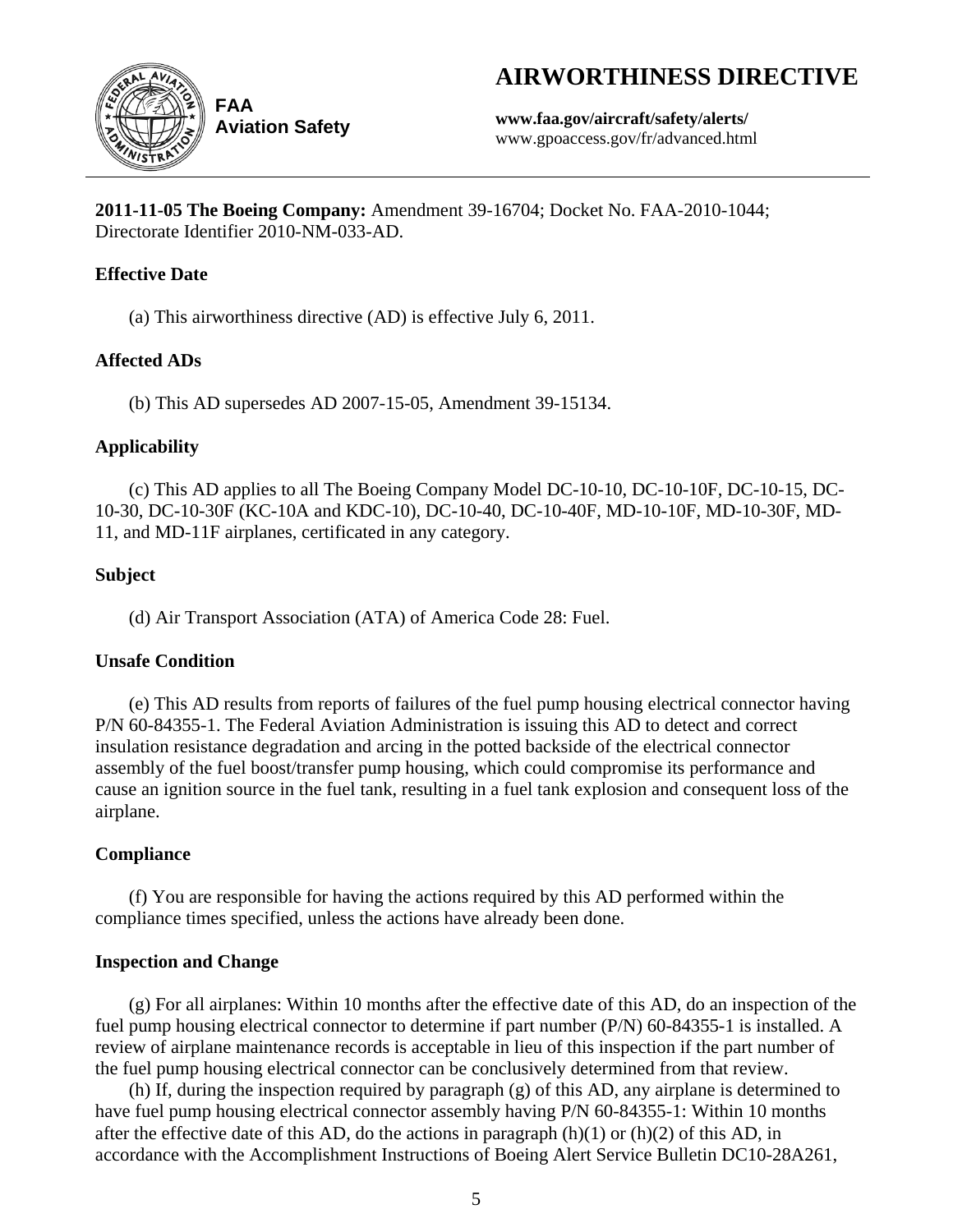dated December 1, 2009; or Boeing Alert Service Bulletin MD11-28A143, dated December 2, 2009; as applicable.

 (1) Replace the fuel pump housing electrical connector assembly having P/N 60-84355-1 with new P/N 60-84351; or

(2) Do the actions required by paragraphs  $(h)(2)(i)$  and  $(h)(2)(ii)$  of this AD.

 (i) Using a digital multi-meter, do a continuity, resistance, and insulation resistance inspection from the terminal strip through the fuel boost/transfer pump; and all applicable corrective actions specified in Boeing Alert Service Bulletin DC10-28A261, dated December 1, 2009; or Boeing Alert Service Bulletin MD11-28A143, dated December 2, 2009; as applicable. Do all applicable corrective actions before further flight.

(ii) Within 12 months after accomplishing the inspection required by paragraph  $(h)(2)(i)$  of this AD: Replace the fuel pump housing electrical connector assembly having P/N 60-84355-1 with a new fuel pump housing electrical connector assembly having P/N 60-84351.

(i) Before further flight after installing t

he new fuel pump housing electrical connector assembly, insert the applicable interim operating procedure regarding abnormal operations for failure of the fuel pump housing electrical connector into the Procedures section of the applicable Boeing airplane flight manual, in accordance with the applicable service information identified in Table 1 of this AD.

| <b>Bulletin—</b>                           | Date—               | To the—                                              |
|--------------------------------------------|---------------------|------------------------------------------------------|
| Boeing DC-10 Operations Bulletin 2-001B    | January 25,<br>2010 | Boeing DC-10 Flight Crew<br><b>Operating Manual.</b> |
| Boeing MD-10 Flight Crew Operations Manual | January 25,         | Boeing MD-10 Flight Crew                             |
| Advisory Bulletin 2-01B                    | 2010                | <b>Operations Manual.</b>                            |
| Boeing MD-11 Flight Crew Operations Manual | January 25,         | Boeing MD-11 Flight Crew                             |
| Advisory Bulletin 2-05C                    | 2010                | <b>Operations Manual.</b>                            |

**Table 1–Service Information** 

### **Repetitive Inspections for P/N 60-84351**

 (j) Within 18 months after installing the fuel pump housing electrical connector assembly having P/N 60-84351, in accordance with Boeing Alert Service Bulletin DC10-28A261 or Boeing Alert Service Bulletin MD11-28A143: Do a continuity, resistance, and insulation resistance inspection from the terminal strip through the fuel boost/transfer pump, in accordance with the Accomplishment Instructions of Boeing Alert Service Bulletin DC10-28A261, dated December 1, 2009; or Boeing Alert Service Bulletin MD11-28A143, dated December 2, 2009; as applicable. Do all applicable corrective actions before further flight in accordance with the Accomplishment Instructions of Boeing Alert Service Bulletin DC10-28A261, dated December 1, 2009; or Boeing Alert Service Bulletin MD11-28A143, dated December 2, 2009; as applicable. Repeat the inspections thereafter at intervals not to exceed 18 months.

### **Alternative Methods of Compliance (AMOCs)**

 (k)(1) The Manager, Los Angeles Aircraft Certification Office (ACO), FAA, has the authority to approve AMOCs for this AD, if requested using the procedures found in 14 CFR 39.19. In accordance with 14 CFR 39.19, send your request to your principal inspector or local Flight Standards District Office, as appropriate. If sending information directly to the ACO, send it to ATTN: Philip Kush, Aerospace Engineer, Propulsion Branch, ANM-140L, FAA, Los Angeles